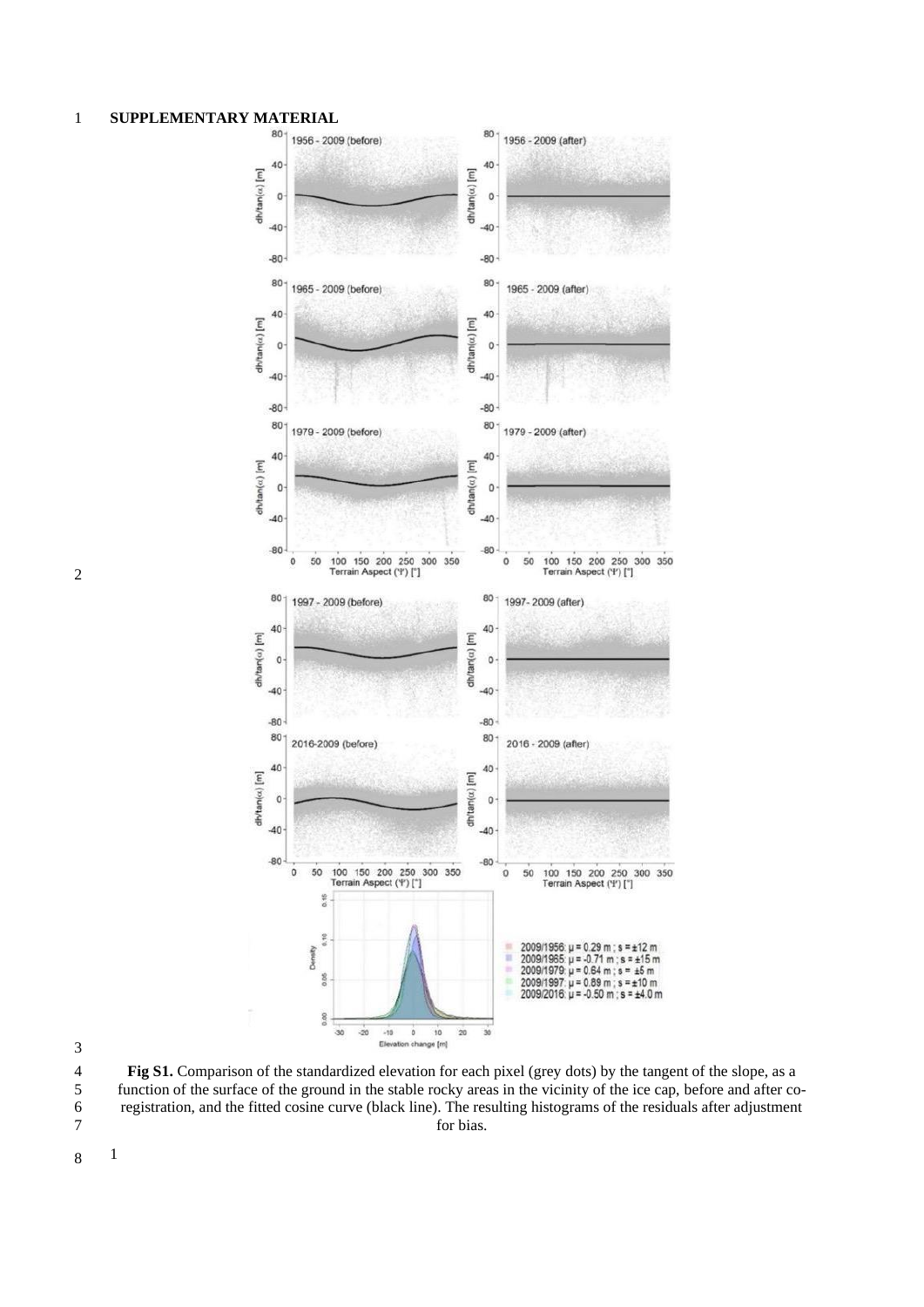



11 **Fig S2.** Annual glacier mass balance of 17 glaciers on the Antisana ice cap. Glacier-wide balance (solid black<br>12 line), glacier-wide fixed balance (solid red line), and average annual mass balance (dashed line) for th 12 line), glacier-wide fixed balance (solid red line), and average annual mass balance (dashed line) for the sub-<br>13 line) for the right vertical axes show the fraction of the balance on individual glaciers affected if the 13 periods. The right vertical axes show the fraction of the balance on individual glaciers affected if the mean surface-area change is not taken into consideration. surface-area change is not taken into consideration.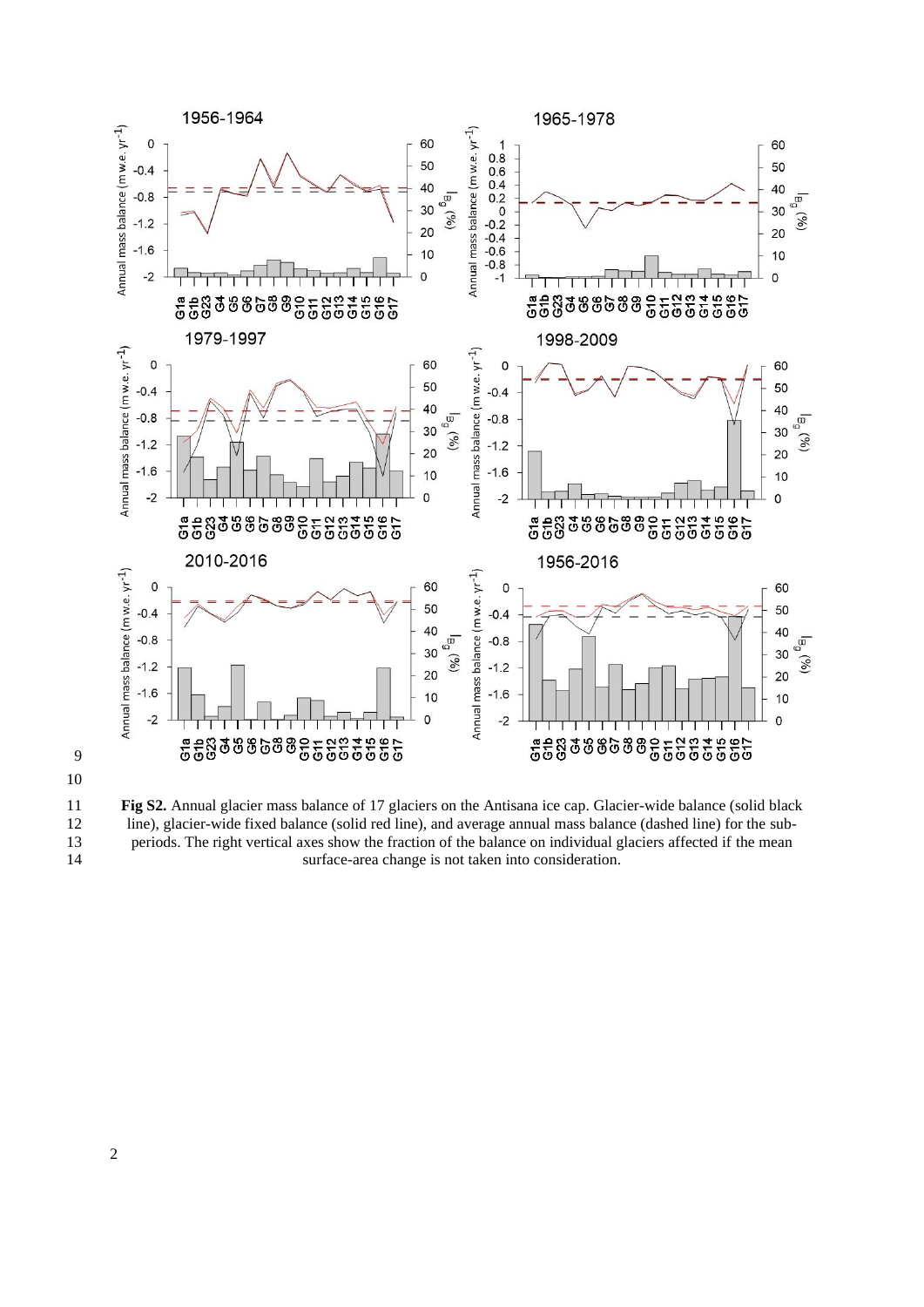| ⊥ ∪<br>Name of the glacier                  | Code           | $S_{2016}$ [km <sup>2</sup> ] | $\Delta S_{1956/2016}$ [%] | $h_{max}$ [m a.s.l] | $\mathcal{L}(\mathbf{w}_{\text{mean}}), \text{linear}$ and $\mathcal{L}(\mathbf{w}_{\text{mean}}), \text{min}$ and $\mathcal{L}(\mathbf{w}_{\text{mean}}), \text{linear}$ ( $\mathcal{L}(\mathbf{w}_{\text{mean}}), \text{linear}$ ), $\mathcal{L}(\mathbf{w}_{\text{mean}}), \text{linear}$<br>$h_{mean 1956/2016}$ [m a.s.l] | $h_{\text{medi1956/2016}}$ [m a.s.l] | $h_{min1956/2016}$ [m a.s.l] | $\alpha_{2016}$ [°] |       | $\phi_{360}$ $\phi_{sec}$ |
|---------------------------------------------|----------------|-------------------------------|----------------------------|---------------------|--------------------------------------------------------------------------------------------------------------------------------------------------------------------------------------------------------------------------------------------------------------------------------------------------------------------------------|--------------------------------------|------------------------------|---------------------|-------|---------------------------|
| (a)                                         | Gla            | $0.17 \pm 0.03$               | 88                         | 5218                | 4773 / 4982                                                                                                                                                                                                                                                                                                                    | 4758 / 4982                          | 4435 / 4800                  | 28                  | 14    | <b>NE</b>                 |
| $(\beta)$                                   | G1b            | $0.71 \pm 0.03$               | 57                         | 5611                | 4887 / 5034                                                                                                                                                                                                                                                                                                                    | 4848 / 4962                          | 4325 / 4550                  | 32                  | 52    | <b>NE</b>                 |
| $\blacksquare$                              | G2,3           | $3.17 \pm 0.03$               | 28                         | 5678                | 4908 / 5039                                                                                                                                                                                                                                                                                                                    | 4871 / 5033                          | 4067 / 4367                  | 29                  | 54    | <b>NE</b>                 |
|                                             | G4             | $1.22 \pm 0.02$               | 47                         | 5582                | 4742 / 4772                                                                                                                                                                                                                                                                                                                    | 4699 / 4723                          | 4342 / 4434                  | $27\,$              | 75    | E                         |
| $\blacksquare$                              | G <sub>5</sub> | $0.26 \pm 0.02$               | 77                         | 5070                | 4688 / 4791                                                                                                                                                                                                                                                                                                                    | 4676 / 4792                          | 4398 / 4671                  | 31                  | 130   | <b>SE</b>                 |
| <b>Azufral</b>                              | G <sub>6</sub> | $1.14 \pm 0.02$               | 31                         | 5605                | 4870 / 4838                                                                                                                                                                                                                                                                                                                    | 4875 / 4761                          | 4197 / 4462                  | 32                  | 148   | <b>SE</b>                 |
|                                             | G7             | $0.20 \pm 0.01$               | 51                         | 5238                | 4800 / 4900                                                                                                                                                                                                                                                                                                                    | 4804 / 4899                          | 4480 / 4640                  | 37                  | 169   | S                         |
| De la Caldera                               | G8             | $1.88 \pm 0.03$               | 29                         | 5640                | 4990 / 5090                                                                                                                                                                                                                                                                                                                    | 4997 / 5060                          | 4295 / 4606                  | 32                  | 181   | <sub>S</sub>              |
| <b>Cimarrones</b><br>Oriental               | G <sub>9</sub> | $0.14 \pm 0.01$               | 31                         | 5420                | 5034 / 5076                                                                                                                                                                                                                                                                                                                    | 5025 / 5079                          | 4714 / 4801                  | 39                  | 190   | <sub>S</sub>              |
| <b>Cimarrones Central</b>                   | G10            | $0.18 \pm 0.01$               | 21                         | 5522                | 5004 / 5046                                                                                                                                                                                                                                                                                                                    | 4934 / 4983                          | 4649 / 4668                  | 40                  | 219   | <sub>SO</sub>             |
| <b>Cimarrones</b><br>Occidental             | G11            | $0.23 \pm 0.01$               | 47                         | 5538                | 5008 / 5077                                                                                                                                                                                                                                                                                                                    | 4911/4964                            | 4682 / 4668                  | 37                  | 249   | <sub>SO</sub>             |
| <b>Great West Los</b><br><b>Crespos</b>     | G12            | $1.56 \pm 0.03$               | 30                         | 5698                | 5067 / 5149                                                                                                                                                                                                                                                                                                                    | 5008 / 5121                          | 4658 / 4718                  | 28                  | 254   | <sub>SO</sub>             |
| <b>Los Crespos</b>                          | G13            | $0.98 \pm 0.02$               | 38                         | 5703                | 5091 / 5204                                                                                                                                                                                                                                                                                                                    | 5017 / 5157                          | 4778 / 4845                  | 29                  | 266 O |                           |
| Guagraialina or<br><b>Los Crespos Norte</b> | G14            | $0.32 \pm 0.01$               | 39                         | 5469                | 5013 / 5093                                                                                                                                                                                                                                                                                                                    | 4979 / 5064                          | 4704 / 4830                  | 28                  | 291   | $\overline{O}$            |
| $(\alpha, \beta)$                           | G15            | $0.53 \pm 0.01$               | 40                         | 5688                | 5106 / 5226                                                                                                                                                                                                                                                                                                                    | 5048 / 5211                          | 4776 / 4855                  | 31                  | 313   | N<br>$\Omega$             |
|                                             | G16            | $0.03 \pm 0.01$               | 95                         | 5299                | 4931/5121                                                                                                                                                                                                                                                                                                                      | 4906 / 5127                          | 4750 / 4965                  | 32                  | 330   | $\Omega$                  |
|                                             | G17            | $1.16 \pm 0.02$               | 30                         | 5697                | 5067 / 5210                                                                                                                                                                                                                                                                                                                    | 5007 / 5267                          | 4467 / 4645                  | 26                  | 356   | $\mathbf N$               |

Table S1. Characteristics of Antisana glaciers in the 1956-2016 period: Surface area in 2016 (S<sub>2016</sub>), change in surface area (∆S), maximum altitude ( $h_{max}$ ), mean altitude 16 ( $h_{mean}$ ), median altitude ( $h_{medi}$ ), minimum altitude ( $h_{min}$ ), mean slope ( $\alpha$ ), azimuth ( $\phi_{360^{\circ}}$ ), orientation ( $\phi_{sec}$ ).

17

3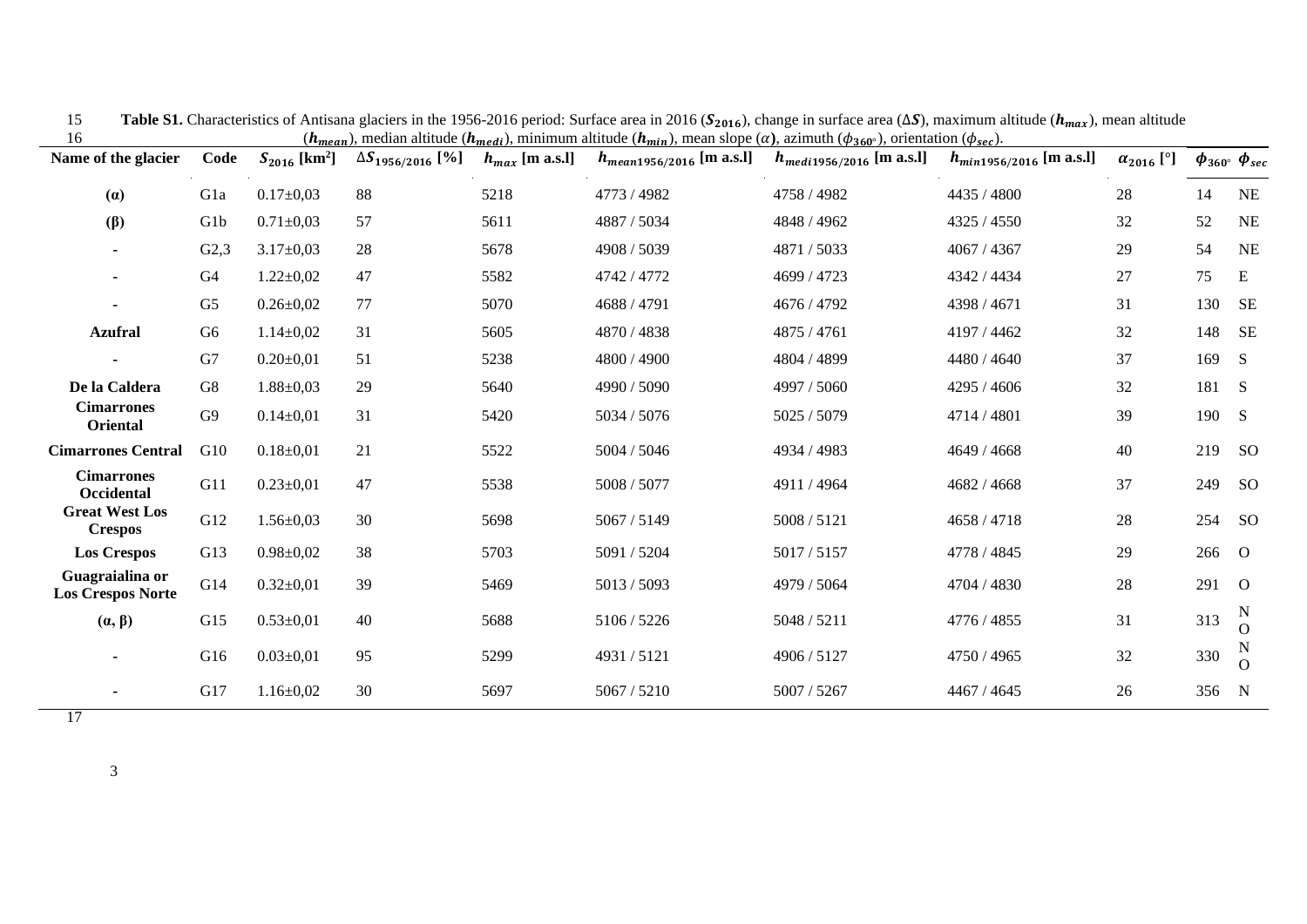## **Appendix S1. Seasonal climate conditions during key periods**

Figure S3 shows no clear relationship between temperature and precipitation anomalies whatever the sub-period considered,

- 20 but particular features can nevertheless be underlined. We can confirm that cold conditions prevailed until the late 1970s. Warm periods appear to have been enhanced after the beginning of 1980s and have lasted longer in the last decade. Regarding precipitation, the most marked temporal variability occurred in the 1965-1978 and 1979-1997 periods, in which extremely positive or negative mass balances were observed, variability then decreased markedly in the two last decades. It is worth recalling that decadal mass balance variability matches the positive and negative anomalies observed in the Pacific Ocean.
- 25

Finally, we stress that in the two key quarters (MAM and SON), 27% of the years can be considered as anomalous, but the quarters differed from one year to the other. Conditions were very cold during the MAM quarter in 10 of the years, and 70% of the cold periods were characterised by humid conditions. During the SON quarter, conditions were more scattered with very cold conditions in 11 of the years during the 1950-1980 period, and with humid conditions in 55% of the years. In the MAM 30 quarter, the strongest "El Niño" events occurred in 1998 (2015/2016) in a wet (dry) context, respectively, while the "La Niña" event of 1999/2000 changed from very wet-cold to dry-cold conditions.



**Fig S3.** Scatterplot of MAM (right) and SON (left) showing temperature and precipitation anomalies in ERA data for the period 1950-2018. The dashed lines show climatic threshold values. Coloured dots represent the centred mass balance for the 35 five sub-periods and the empty circles indicate years with no mass balance. Positive/negative years observed in the Pacific Ocean are indicated by upright/inverted triangles.